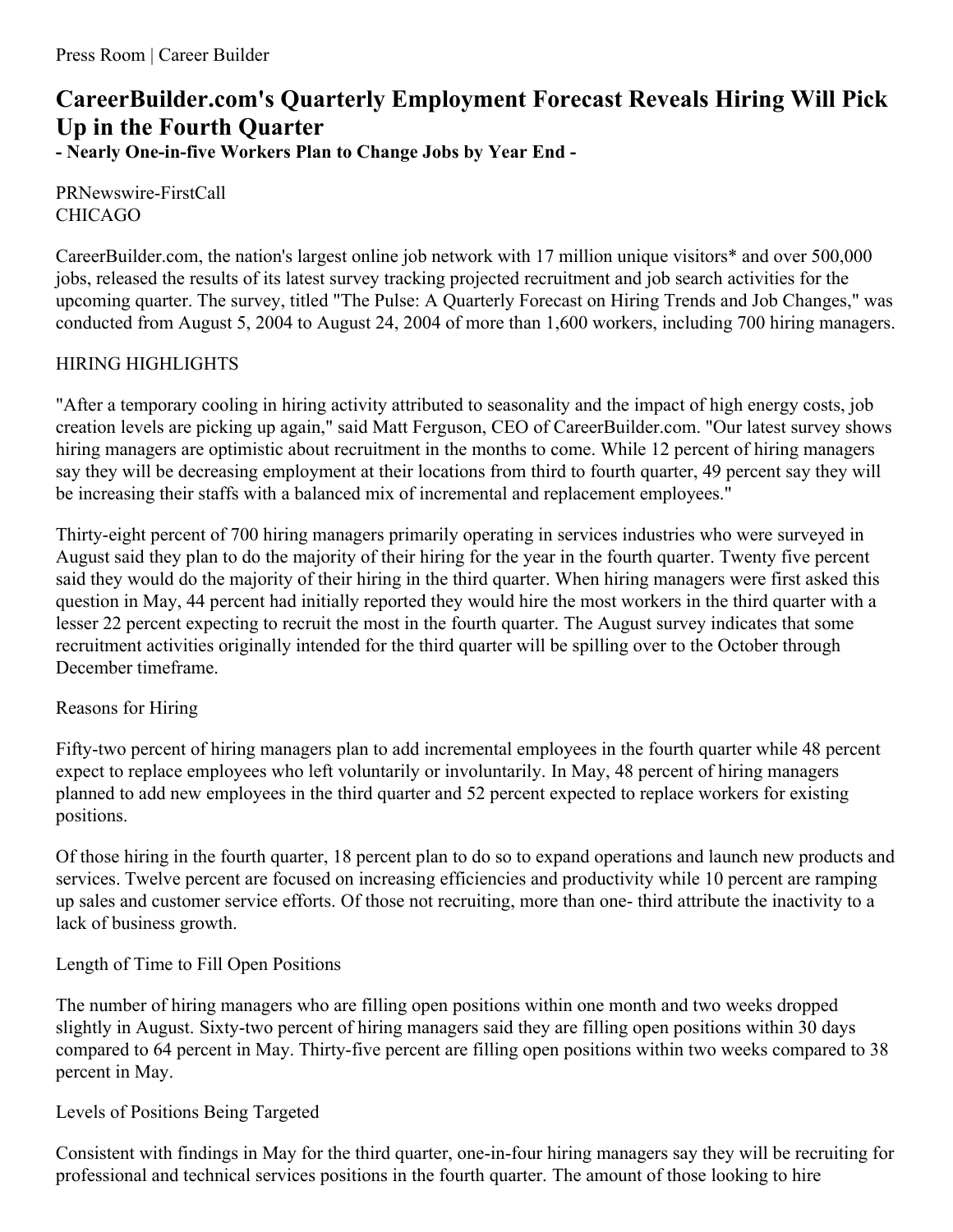administrative and clerical positions jumped significantly from 17 percent in the third quarter to 26 percent in the fourth quarter. Hiring for management positions is expected to decline from 13 percent in the third quarter to 11 percent in the fourth quarter.

#### Hiring By Region

The coasts continue to experience a quicker job recovery over the Midwest. Similar to May results, the West is leading the regions in the amount of hiring managers planning to increase staffs quarter over quarter. Fifty-one percent of hiring managers in the West expect to recruit in the upcoming quarter, compared to 50 percent in May. The Northeast and South saw the greatest improvement to 50 percent in August from 45 percent and 46 percent respectively back in May. The Midwest saw a slight change from 46 percent in May to 47 percent in August.

## JOB CHANGES AND WORKER SATISFACTION HIGHLIGHTS

"Job satisfaction has improved with 55 percent of workers surveyed in August stating they are content with their positions compared to 52 percent in May," said Ferguson. "However, better employment prospects have more workers planning to change jobs than reported last quarter. Nineteen percent of workers plan to leave their current positions in the next three months, compared to 13 percent who said they would do so back in May. Thirty-one percent of workers plan to change jobs in the next six months, compared to 20 percent in May."

#### Satisfaction with Key Job Factors

One-in-five workers say they are dissatisfied with their jobs overall with various job factors influencing this perception. Forty-seven percent of workers desire better compensation, 45 percent report their workloads are too heavy and 40 percent say their current organizations are lacking in career advancement opportunities. In addition, 39 percent of workers say they are disappointed with the performance of their corporate leaders, 36 percent say their employers have ineffective career development and learning programs and 32 percent say they are dissatisfied with their work/life balance.

#### Job Changes By Region

Despite improvements in job satisfaction for all regions, 20 percent of workers in the South and West and 17 percent of workers in the Northeast and Midwest expect to change jobs by the end of the year.

Job Changes By Select Industries and Job Functions

Comparing select industries and job functions, Information Technology workers reported the highest percentage of those planning to change jobs in the next three months at 23 percent. Retail and Hospitality workers tied for second at 21 percent with Government workers following closely behind at 19 percent. Sixteen percent of workers in Accounting/Finance and 15 percent in Healthcare and Sales say they will leave their jobs by year end.

To view the report in its entirety, visit: <http://www.careerbuilder.com/share/AboutUs/PR/surveys.htm>

\*comScore Media Metrix, June 2004. The CareerBuilder Network is a custom aggregation of CareerBuilder.com traffic as well as job search traffic to career centers CareerBuilder powers for partner sites such as Tribune Company, Gannett, Knight Ridder and others.